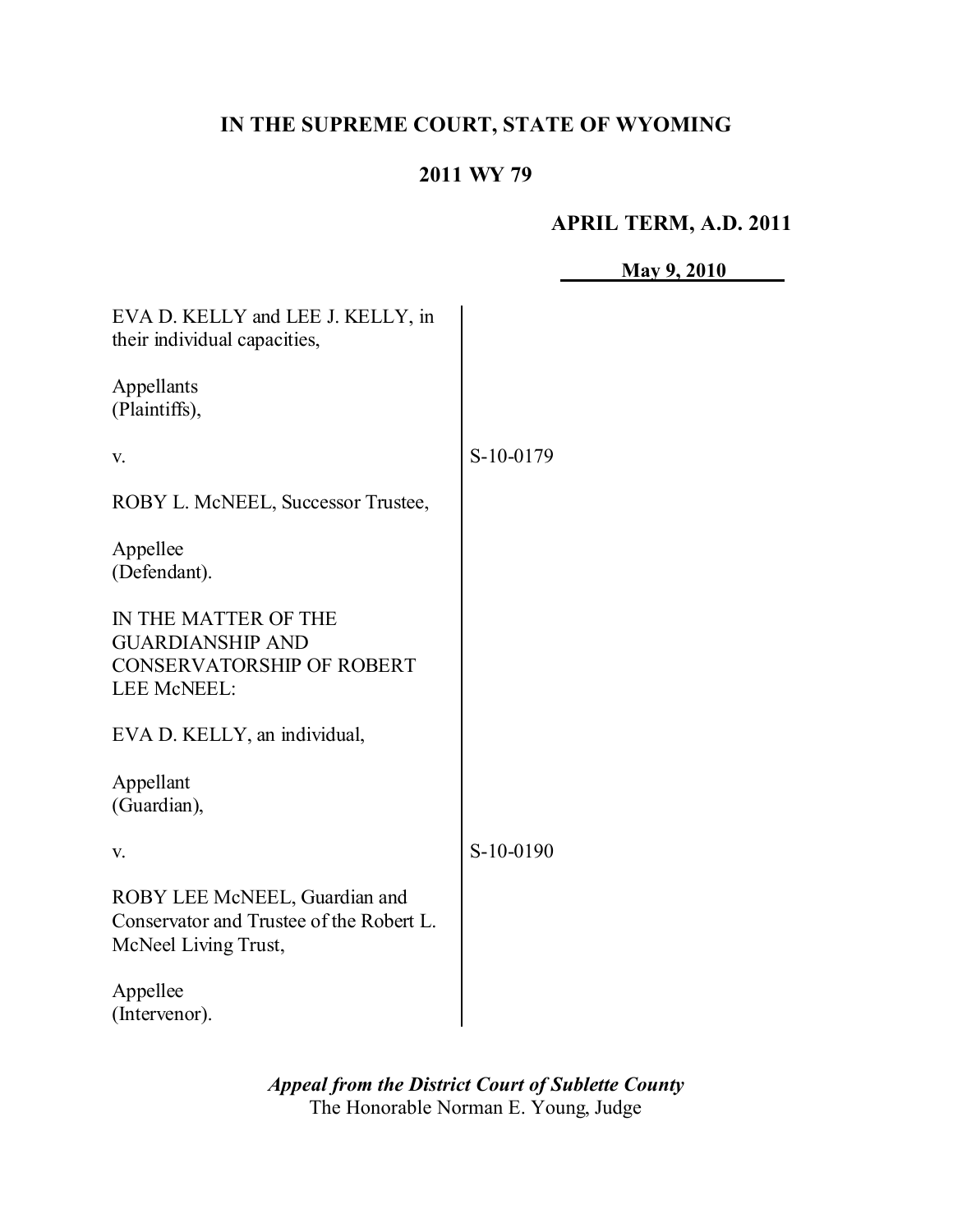#### *Representing Appellants in Case No. S-10-0179:*

Chris Edwards of Simpson, Kepler & Edwards, LLC, the Cody, Wyoming Division of Burg Simpson Eldredge Hersh & Jardine, PC, Cody, Wyoming.

#### *Representing Appellee in Case No. S-10-0179:*

Henry F. Bailey, Jr. and Lance T. Harmon of Bailey, Stock & Harmon P.C., Cheyenne, Wyoming. Argument by Mr. Bailey.

**Before KITE, C.J., and GOLDEN, HILL, VOIGT, and BURKE, JJ.**

**NOTICE: This opinion is subject to formal revision before publication in Pacific Reporter Third. Readers are requested to notify the Clerk of the Supreme Court, Supreme Court Building, Cheyenne, Wyoming 82002, of typographical or other formal errors so correction may be made before final publication in the permanent volume.**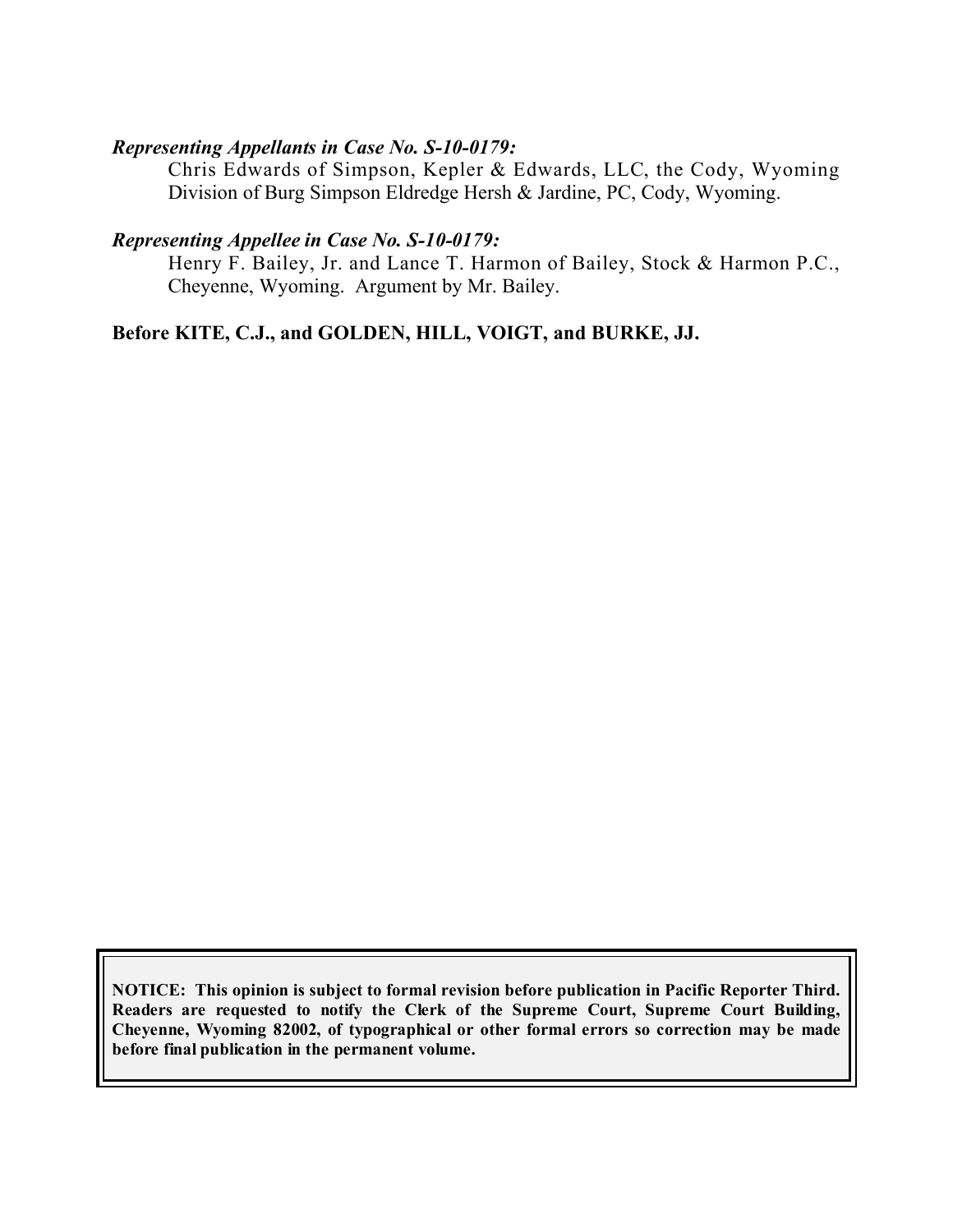## **KITE, Chief Justice.**

[¶1] Following a bench trial, the district court concluded that Eva D. and Lee J. Kelly (the Kellys) exercised undue influence over Robert Lee McNeel. Accordingly, the district court invalidated the trust and will in which Mr. McNeel had named Mrs. Kelly as one of two beneficiaries in place of his son, Roby McNeel. In a separate proceeding, the district court granted Roby McNeel's motion to remove Mrs. Kelly as Mr. McNeel's guardian and conservator, and appointed Roby McNeel to replace her. The Kellys appealed, claiming the district court's finding of undue influence and removal of Mrs. Kelly as guardian and conservator were clearly erroneous. We affirm.

#### **ISSUES**

[¶2] The issues for this Court's determination are whether the district court's finding of undue influence and removal of Mrs. Kelly as Mr. McNeel's guardian and conservator were clearly erroneous.

#### **FACTS**

[¶3] Mr. McNeel married Lois Hicks in 1948. At the time of the marriage, Ms. Hicks had two daughters by her deceased first husband, Eva Bronnenberg (Mrs. Kelly), age three, and Roberta Bronnenberg (Mrs. Jenkin), age five. During the marriage, the McNeels had one child together, Mary Kay McNeel (Mrs. Diehl). Mr. and Mrs. McNeel raised the three girls on their ranch in Bondurant, Wyoming. Mrs. McNeel died in June of 1984.

[¶4] In January 1985, at the age of fifty-nine, Mr. McNeel married Paula Webb. They had a son, Roby, in 1987. Mr. McNeel's step-daughters did not approve of the marriage; consequently, he had no significant contact with them for many years. In 1991, Mr. McNeel established the Robert L. McNeel Family Trust. His wife and son were the only beneficiaries under the trust.

[¶5] In 1998, Mr. McNeel sold the ranch in Bondurant, except for 80 acres that had been homesteaded by Mr. McNeel's first wife's parents (the Hicks property). He purchased a ranch near Big Piney and he and his wife and son moved there. At the time of the trial in this matter, the Big Piney ranch consisted of approximately 4,015 acres of deeded land and 31,000 acres of grazing-permitted land, 420 cattle and two homes.

[¶6] Beginning in 1997, when Mr. McNeel was seventy-one, his regular physician, Dr. Michael Menolascino, became concerned that Mr. McNeel might be suffering from organic brain syndrome. Cognitive testing performed at that time revealed at least a mild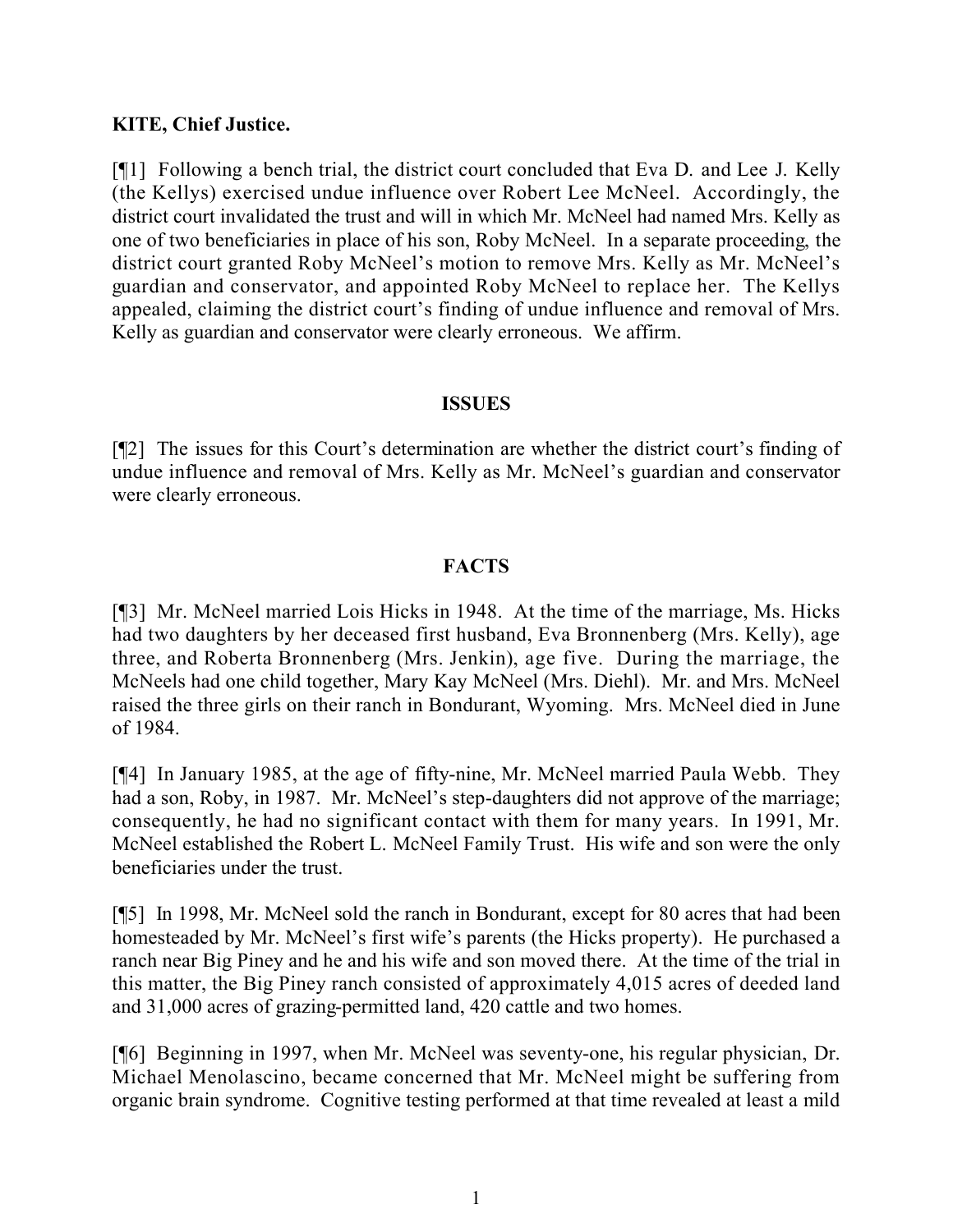cognitive impairment. By 2001, Mr. McNeel was taking Aricept, a medication prescribed for Alzheimer's disease. In 2002, Mrs. McNeel expressed concern to Dr. Menolascino about her husband's behavior, providing notes in which she had documented episodes of unusual behavior on his part, including accusing her of infidelities and expressing the belief that Roby was not his son. Dr. Menolascino performed a mental status exam and concluded Mr. McNeel was suffering from progressive Alzheimer's dementia.

[¶7] In the winter of 2002-2003, Mr. McNeel's older step-daughter, Mrs. Jenkin, reestablished a relationship with her step-father and she and her husband moved back to the ranch to live with Mr. McNeel, his wife and son. In February of 2003, Mr. McNeel, then seventy-eight, filed for divorce. Mrs. McNeel moved out of the home she had shared with him and into the second home located on the ranch. In response to the divorce complaint, she asserted that her husband was not mentally competent to pursue the divorce. Mr. McNeel's attorney retained Dr. Bruce Kahn to evaluate Mr. McNeel and provide an opinion as to his mental competency. In March of 2003, Dr. Kahn diagnosed Mr. McNeel with mild dementia with delusional features. His conclusion that Mr. McNeel was suffering from delusions was based on Mr. McNeel's emphatic belief that Roby was not his biological son despite DNA evidence to the contrary.

[¶8] In June of 2003, Mr. McNeel amended the Robert L. McNeel Family Trust to create the Robert McNeel Living Trust in which he disinherited his wife and named his son as his sole beneficiary. Around the same time, the Kellys stopped at the ranch and visited with Mr. McNeel. He told them he needed help with the ranch and, in July of 2003, Mrs. Kelly returned to the ranch permanently. Mr. Kelly continued to live and work in Nevada but returned frequently to help with the ranch work. Shortly after Mrs. Kelly moved in, the McNeels' son, who was then fifteen years old, left his father's home and began staying with his mother or friends.

[¶9] In the course of the divorce proceedings, Mr. McNeel agreed to the appointment of a guardian/conservator to help effectuate a property division and ensure the ranch continued to operate as it had in the past. In a separate action, he filed a petition requesting the appointment of Steven D. Olmstead as his guardian and conservator. The district court entered an order appointing Mr. Olmstead in August of 2003.

[¶10] In April of 2004, Mr. McNeel met with an attorney to discuss another change to his estate plan. At that time, he contemplated leaving the 80 acre Hicks' property in Bondurant to Mrs. Kelly and Mrs. Jenkin and the remainder of his estate to his son. Mr. Olmstead requested that he wait until the divorce was final and knew what property was his before changing his estate plan. In June of 2004, Mr. McNeel was granted a divorce with the property division left unresolved. A trial was held in October of 2004 to address the property division; however, no decision was rendered at that time.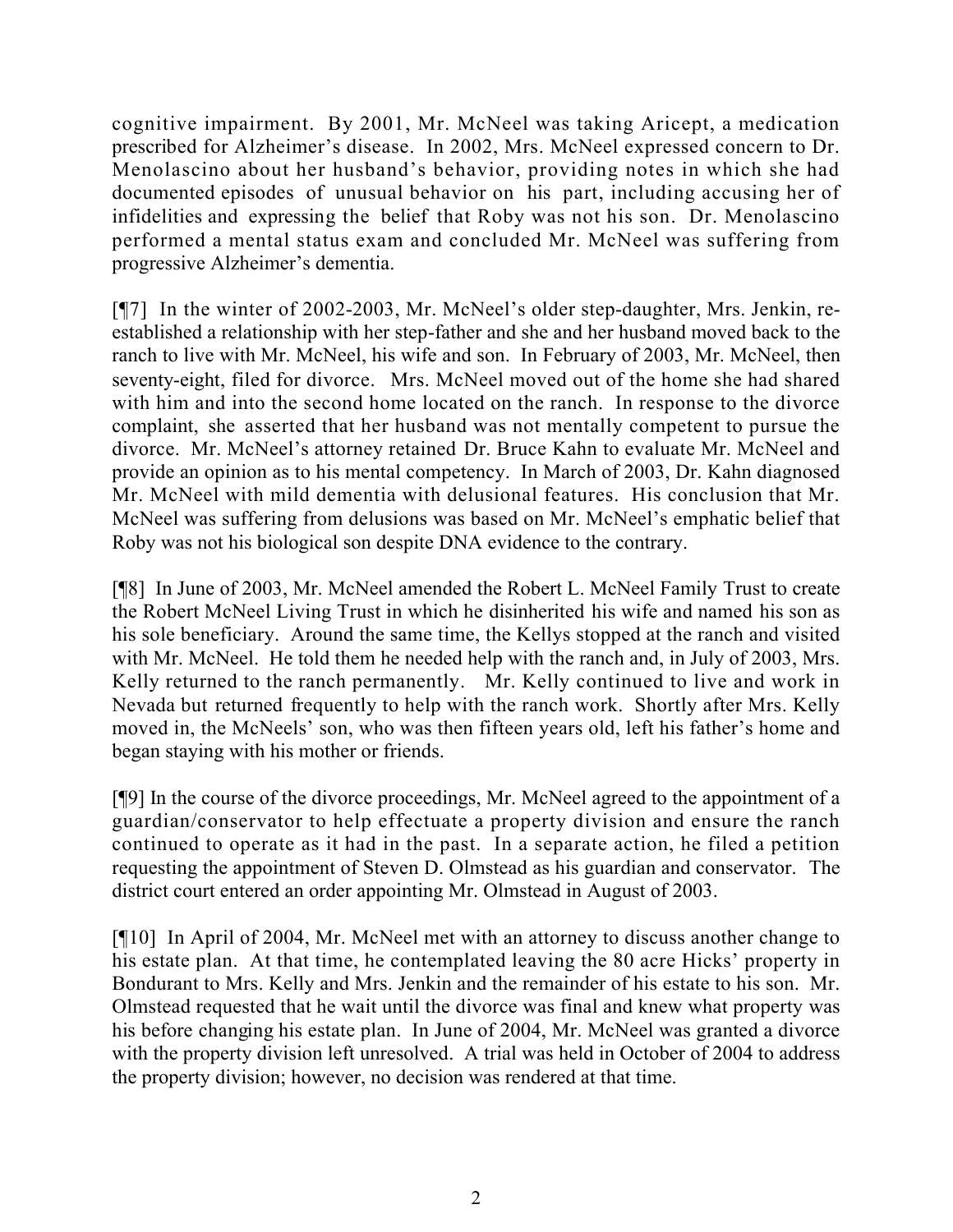[¶11] In December of 2004, Mr. Kelly moved to the ranch to live with his wife, Mr. McNeel and the Jenkins. On January 2, 2005, the ranch house in which they were living burned down. They rented rooms at an inn in Marbleton, Wyoming where they lived for the next few months. A few days after the fire, Mr. Kelly drove Mr. McNeel to Afton, Wyoming to meet with his attorney to change his 2003 estate plan. At that time, Mr. McNeel told his attorney that he wanted to leave his entire estate in equal shares to Mrs. Kelly and Mrs. Jenkin. A few weeks later, on January 20, 2005, Mr. Kelly called the attorney at Mr. McNeel's request and asked him to change the estate plan from equal shares to leave two-thirds of his estate to Mrs. Kelly and one-third to Mrs. Jenkin. On January 25, 2005, despite Mr. Olmstead's request that he wait, Mr. McNeel signed the trust amendment and will expressly disinheriting his son and leaving two-thirds of his estate to Mrs. Kelly and one-third to Mrs. Jenkin. On February 10, 2005, the district court entered an order dividing the McNeels' marital property.

[¶12] On the night of March 29, 2005, Roby McNeel found his father walking down the road in Marbleton. He stopped and asked his dad what he was doing. Mr. McNeel responded that he was headed to the ranch and intended to stay out there. Despite knowing that the ranch house had burned down and there was no place for his father to stay, Roby offered him a ride to the ranch. After confirming that there was no place for Mr. McNeel to stay, Roby took him back to Big Piney to Dr. David Burnett's office. Dr. Burnett found Mr. McNeel to be extremely agitated and confused and recommended that his son take him to the hospital in Jackson, Wyoming. The hospital physician's assessment was that Mr. McNeel had advanced dementia with very little insight into his condition.

[¶13] Mr. McNeel was referred to a psychiatric hospital in Salt Lake City, Utah. He remained there through April when he was discharged into the Kellys' care. In July of 2005, Mrs. Kelly was substituted for Mr. Olmstead as guardian and conservator. Mr. McNeel's condition continued to deteriorate and, after temporarily placing him in a skilled nursing facility in Salt Lake City, the Kellys had him transferred to a secure treatment facility. A few days later, Mrs. Kelly signed a contract for construction of a half million dollar house on the ranch. After the construction was completed, the Kellys lived in the new house, charged expenses to the trust account and paid Mr. Kelly a monthly salary from the trust.

[¶14] As Mr. McNeel's guardian and the conservator of his estate, Mrs. Kelly was required to file regular accountings of her administration of the estate for approval by the district court. In 2007, she and Mr. Kelly filed a declaratory judgment action against Roby McNeel.<sup>1</sup> They alleged that Roby McNeel had made claims in the

 <sup>1</sup> In addition to Roby McNeel, the Kellys named as defendants Mary Diehl, Mr. McNeel's daughter from his first marriage, and Delaine Roberts, the successor trustee under the 2003 Robert McNeel Living Trust. Ms. Diehl failed to answer the complaint and the court entered a default as to her. Roby McNeel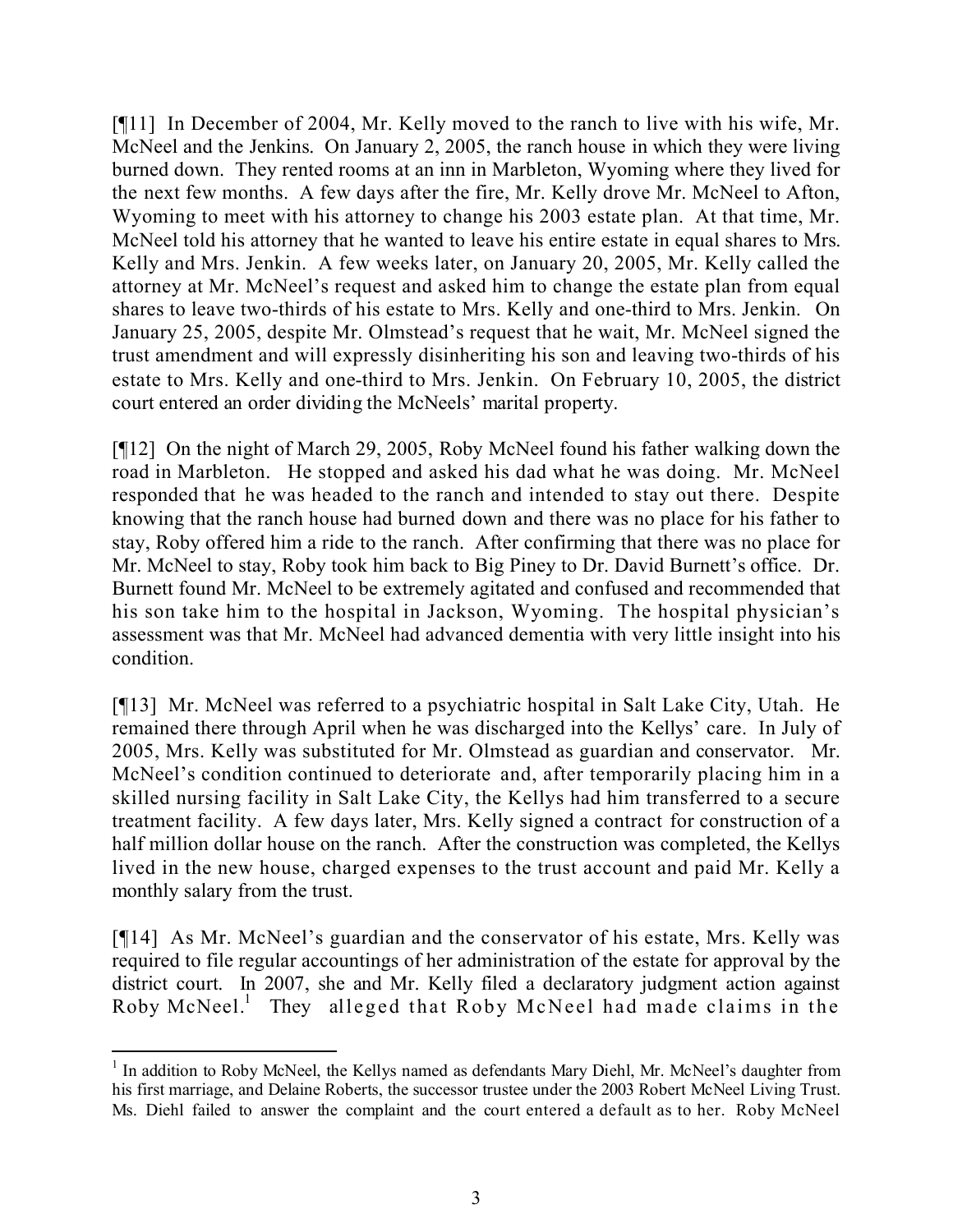guardianship/conservatorship proceedings that they had exercised undue influence over Mr. McNeel and that was why he signed the 2005 trust amendment and will disinheriting his son and leaving the entire state to his step-daughters. The Kellys asked the district court to declare the 2005 trust documents valid.

[¶15] Roby McNeel answered the complaint and filed a counterclaim and third party complaint against the Kellys. He asserted the Kellys obtained their interest in the McNeel property by exercising undue influence over Mr. McNeel at a time when he lacked contractual or testamentary capacity. He sought a declaration that the 2005 trust amendment and will were invalid.

[¶16] The district court convened a bench trial from January 19 to 23, 2010. In May of 2010, the court issued a judgment and order finding that Roby McNeel did not establish by a preponderance of the evidence that Mr. McNeel lacked testamentary capacity on January 25, 2005, but did establish by clear proof that the Kellys exercised undue influence over Mr. McNeel in executing the 2005 trust amendment and will. The district court held invalid the January 25, 2005, trust amendment and will disinheriting Roby McNeel, leaving in effect the terms of the 2003 Robert L. McNeel Living Trust naming Roby McNeel as sole beneficiary. In the guardian/conservatorship action, the district court entered an order removing Mrs. Kelly and substituting Roby McNeel. The Kellys timely appealed the district court's orders.

## **STANDARD OF REVIEW**

[¶17] Our standards for reviewing a district court judgment following a bench trial are well-established:

> The factual findings of a judge are not entitled to the limited review afforded a jury verdict. While the findings are presumptively correct, the appellate court may examine all of the properly admissible evidence in the record. Due regard is given to the opportunity of the trial judge to assess the credibility of the witnesses, and our review does not entail reweighing disputed evidence. Findings of fact will not be set aside unless they are clearly erroneous. A finding is clearly erroneous when, although there is evidence to support it, the reviewing court on the entire evidence is left with the definite and firm conviction that a mistake has been committed.

 $\overline{a}$ 

subsequently replaced Mr. Roberts as successor trustee under the 2003 trust. Also of note, Mrs. Jenkin died in September of 2006.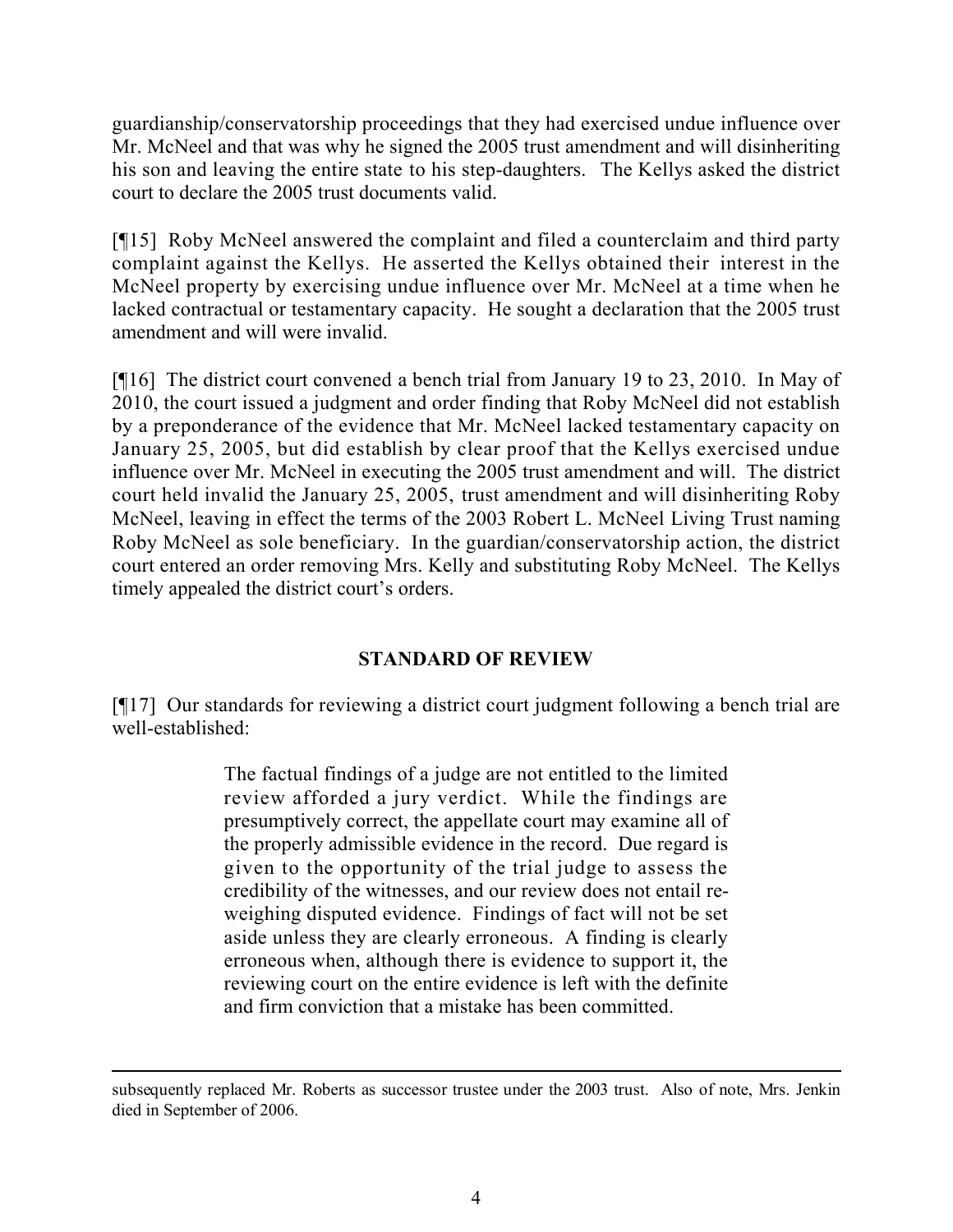*Comeau v. Nash*, 2010 WY 71, ¶ 16, 233 P.3d 572, 575 (Wyo. 2010) (citation omitted). We review the district court's conclusions of law *de novo*. *Id*.

## **DISCUSSION**

## *1. Undue Influence*

[¶18] In order to establish that Mr. McNeel's 2005 will and amended trust were executed under the Kellys' undue influence, Roby McNeel had to establish: 1) the relations between the Kellys and Mr. McNeel afforded them an opportunity to control the testamentary act; 2) Mr. McNeel's condition was such as to permit subversion of his freedom of will; 3) there was activity on the part of the Kellys; and 4) the Kellys unduly profited as beneficiaries under the will and trust. *Retz v. Siebrandt*, 2008 WY 44, ¶ 19, 181 P.3d 84, 91 (Wyo. 2008). The party contesting a will bears the burden of proving undue influence by presenting evidence clearly demonstrating that the testator's free agency was destroyed and his volition was substituted for that of another. *Melcher v. Benson (In re Estate of McLean),* 2004 WY 126, ¶ 11, 99 P.3d 999, 1004 (Wyo. 2004). In Wyoming, a will deliberately made by a person of sound mind will not be lightly set aside. *Id*.

[¶19] After four days of trial, the district court concluded Roby McNeel presented evidence clearly demonstrating each of the elements of undue influence. As to the first element, the Kellys' opportunity to control the testamentary act, the district court made the following factual findings:

- When the Kellys visited him in 2003, Mr. McNeel told them he needed help running the ranch. Mrs. Kelly moved to the ranch. Mr. Kelly came to the ranch frequently to help with the work and moved in permanently in December 2004.
- The Kellys became Mr. McNeel's primary caregivers, preparing meals for him, driving him places, washing dishes, cleaning the house, doing chores on the ranch, making phone calls for him and helping him conduct his personal business and legal affairs.
- In October of 2003, Mrs. Kelly called an attorney to replace the attorney who had been representing Mr. McNeel in his divorce.
- Mrs. Kelly was intimately involved in Mr. McNeel's divorce, making almost daily phone calls to his attorney to complain about the actions of Mrs. McNeel and Roby McNeel.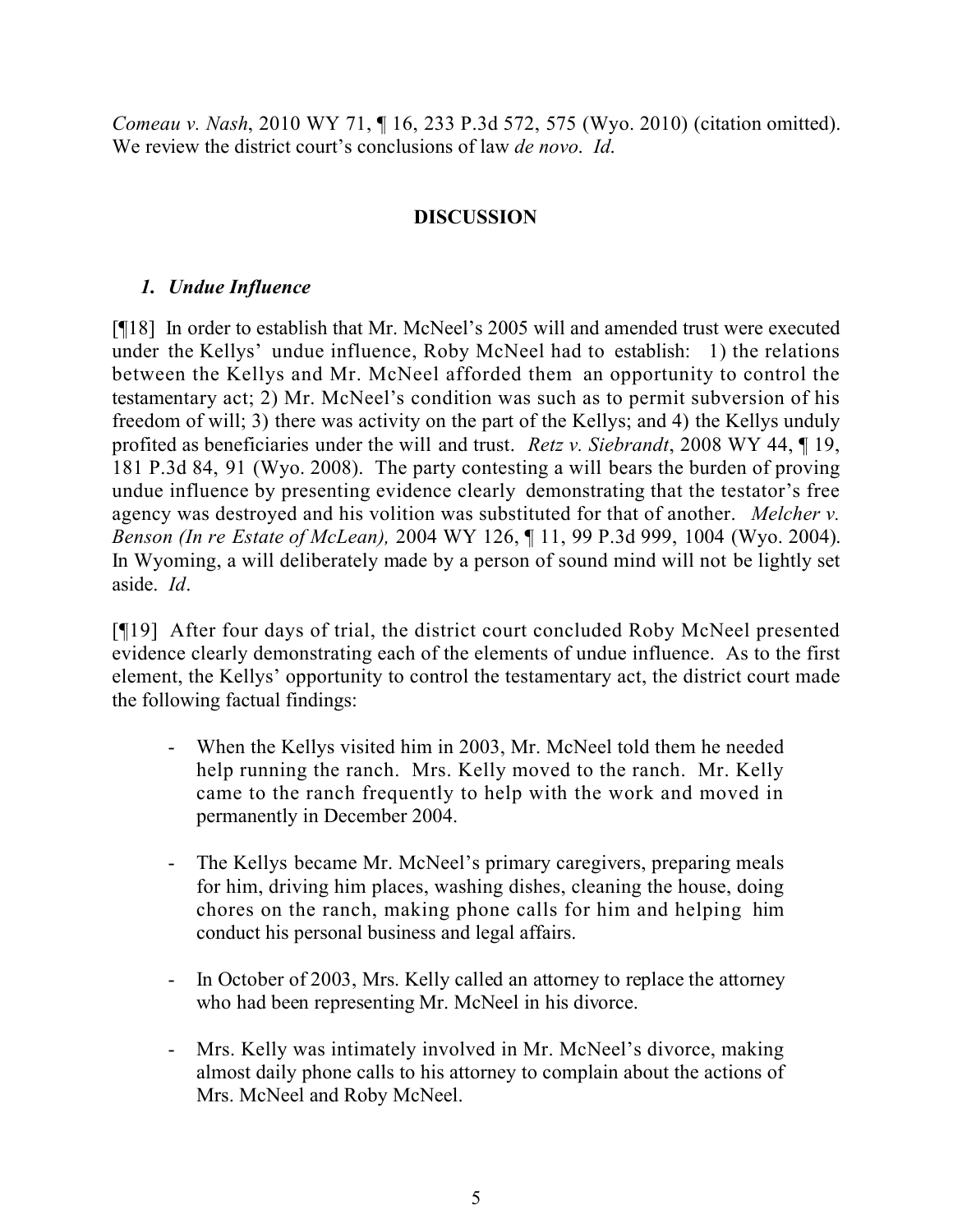- The Kellys participated in the divorce mediation.
- After the ranch house burned on January 2, 2005, the Kellys moved with Mr. McNeel into the Marbleton Inn.
- Two days after the fire, Mr. Kelly drove Mr. McNeel to meet with his estate planning attorney in Afton, Wyoming, to change his 2003 estate plan, under which Roby McNeel was to inherit the ranch, to leave his entire estate to the Kellys and Mrs. Jenkin. Mr. Kelly sat in on the meeting with Mr. McNeel and his attorney.
- On January 20, 2005, Mr. Kelly called the estate planning attorney and told him that Mr. McNeel wanted to give two-thirds of his entire estate to Mrs. Kelly and one-third to Mrs. Jenkin.
- On January 25, 2005, Mr. Kelly drove Mr. McNeel to Afton to sign the trust amendment and will leaving his estate to the Kellys and Mrs. Jenkin.

[¶20] Having examined all of the admissible evidence in the record, we conclude the above findings are not clearly erroneous. Mrs. Kelly testified that when she and her husband came to the ranch in 2003, Mr. McNeel was happy to see her, invited them in and showed them around the ranch. She testified he expressed remorse for not telling his step-daughters more often that he loved them. He told Mrs. Kelly that he had made a terrible mistake and needed her to stay and help him. Mrs. Kelly responded by moving in with him. She testified that she thought Mr. McNeel "depended on [her] a lot."

[¶21] Mr. Kelly testified that he came to the ranch frequently to help with the ranch work. He and Mr. McNeel had long talks about "everything under the sun," including Mr. McNeel's property and assets. They became very well acquainted and Mr. Kelly felt like Mr. McNeel was quite comfortable with him. In the fall of 2004, Mr. McNeel asked Mr. Kelly if he would move to the ranch. Clear evidence supported the district court's conclusion that the Kellys' relationship to Mr. McNeel from the summer of 2003 through January 25, 2005 afforded them the opportunity to control his testamentary act.

[¶22] The Kellys contend otherwise and point to the fact that others were directly involved in Mr. McNeel's decisions, including his divorce attorney, his estate planning attorney, his guardian and conservator and a guardian ad litem appointed to represent his son's interests. They also assert Mr. McNeel was a strong willed man who made his own decisions. In examining all of the properly admitted evidence in the record, we have given due consideration to the district court's opportunity to observe the witnesses and weigh their testimony, including the testimony of Mr. McNeel's attorneys and his first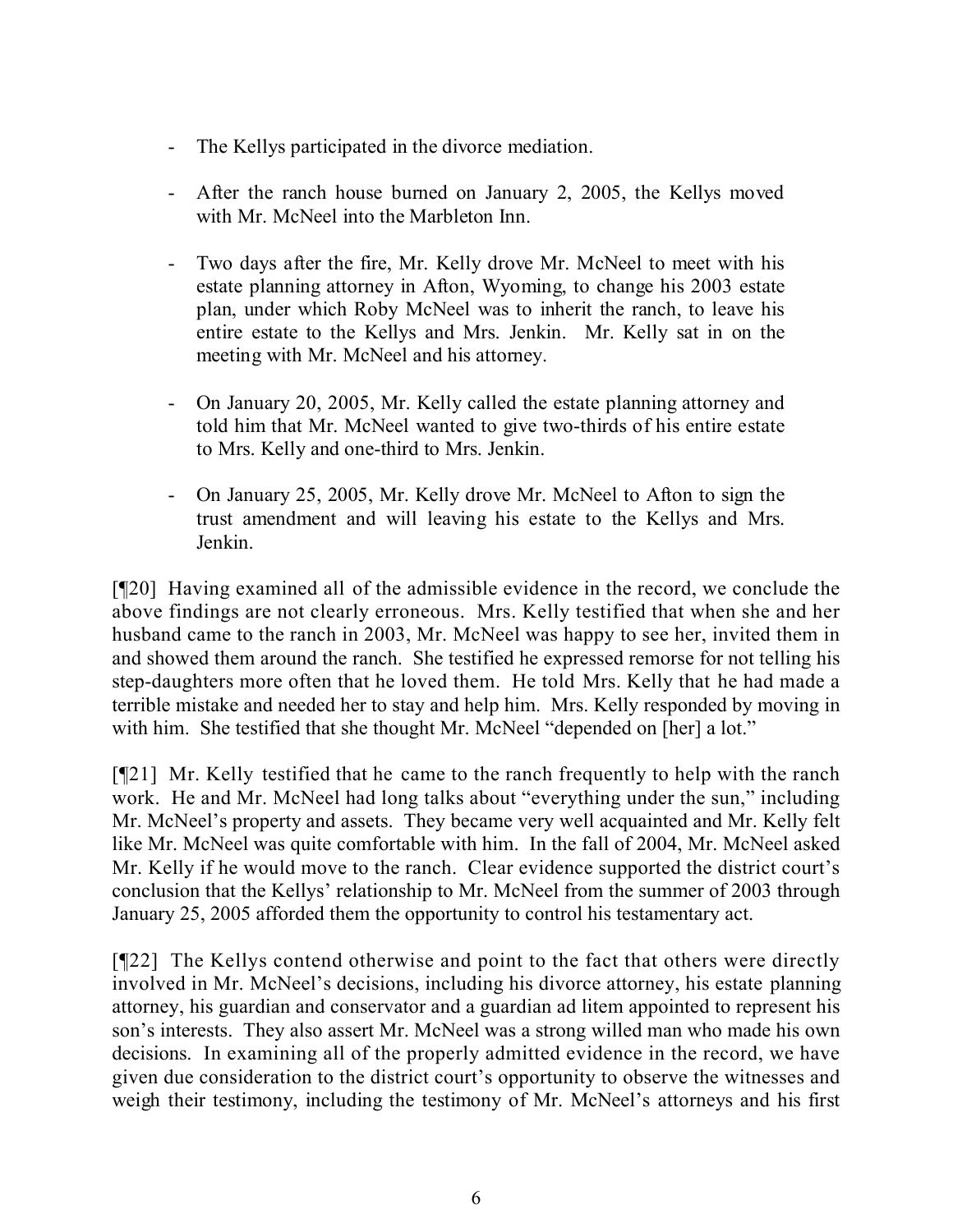guardian and conservator. We are not at liberty to re-weigh the evidence. From the evidence, we are not left with the definite and firm conviction that the district court committed a mistake when it found Roby McNeel proved the first element required for establishing undue influence.

[¶23] Addressing the second element necessary for an undue influence claim—whether Mr. McNeel's condition was such as to permit subversion of his freedom of will—the district court made the following factual findings:

- Mr. McNeel began to show signs of being delusional in the late 1990s, including becoming increasingly angry and paranoid, accusing his son of stealing ranch equipment when it could not be found, losing his temper, acting strangely, becoming disoriented and failing to recognize family friends.
- Dr. Michael Menolascino diagnosed Mr. McNeel with dementia in June 1998.
- In 2001, Mr. McNeel began taking Aricept, a medication designed to delay the onset of symptoms caused by Alzheimer's disease.
- In October of 2001, Dr. David Burnett believed Mr. McNeel was suffering from Alzheimer's dementia and depression.
- Dr. Robert Satovick performed a CT scan in June of 2002 that revealed generalized cerebral atrophy and other age related changes that he felt might be early Alzheimer's.
- In April of 2003, Dr. Bruce Kahn believed Mr. McNeel was suffering from delusional and paranoid thoughts and diagnosed him with Alzheimer's dementia.
- Alzheimer's disease is a progressive, relentless neurological disorder that begins with memory loss and leads to deterioration of intellectual functions, personality changes, and speech and language problems. In the advanced stages, patients may suffer from hallucinations, delusions, paranoia and depression. The general downward trajectory cannot be altered.
- Convinced that his wife was stealing money and being unfaithful, Mr. McNeel filed for a divorce. After Mrs. McNeel contested the divorce, claiming Mr. McNeel was not mentally competent, the court appointed a guardian and conservator to conduct Mr. McNeel's legal affairs.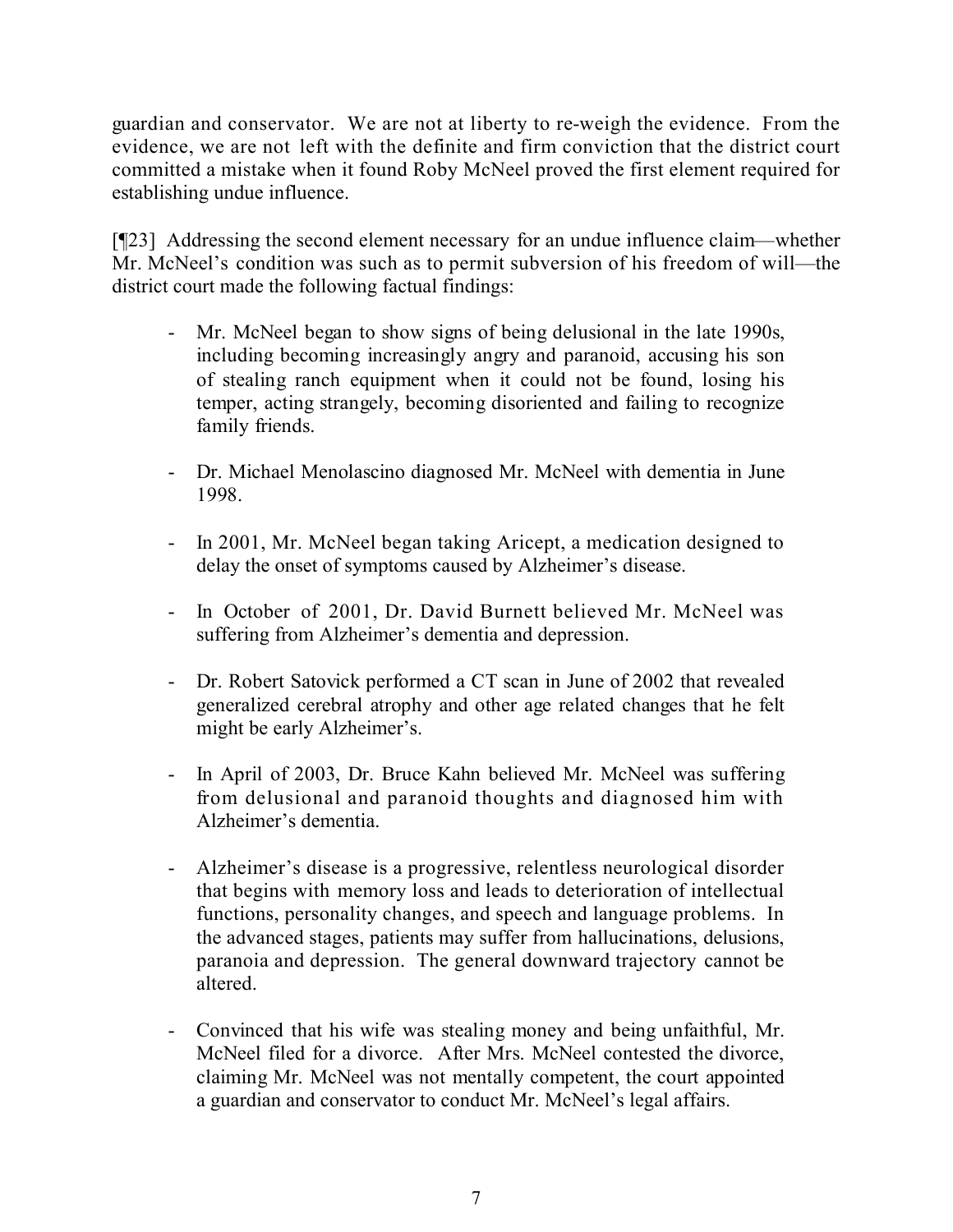- In June of 2003, Mr. McNeel amended his trust, disinheriting his wife and leaving his entire estate to his son. In August of 2003, when his son came to get his things, Mr. McNeel told him if he left to never come back. In January of 2005, Mr. McNeel again amended his trust, disinheriting his son and leaving his estate to his two step-daughters.
- Two months after Mr. McNeel amended his trust to disinherit his son, Roby McNeel found him on the street in Marbleton having left the Inn, saying he was going to the ranch where he intended to stay. Roby McNeel took him to the ranch although he knew there was no place for his father to stay. He then took him to Dr. Burnett who told Mr. McNeel he would need to be institutionalized.

These findings are fully supported by the record.

 $\overline{a}$ 

[¶24] Based upon its factual findings, the district court concluded that Alzheimer's disease rendered Mr. McNeel susceptible to undue influence. The district court stated:

> In his later years, Bob McNeel suffered from paranoid and delusional thoughts, from believing his son was stealing from him to believing Roby was not actually his own son despite a long and loving relationship as well as DNA evidence that proved otherwise. To the extent Alzheimer's disease weakened Bob McNeel's mind, it empowered those around him to an equal degree to either alleviate or facilitate his paranoia and delusions, depending on their own situations and self-interest. It is clear that Bob McNeel's condition permitted the subversion of his freedom of will, satisfying the second element of undue influence . . . .

[¶25] This finding is supported by the district court's findings as well as other evidence in the record, including evidence from which it could be inferred that Mr. McNeel lacked the capacity to testify significantly in his own divorce trial. At the divorce trial, his responses to his attorney's questions were limited to his testimony that, yes, he could hear; yes, he had filed a petition for divorce; and, no, he did not think he could work anything out with Mrs. McNeel. On cross examination, he testified that he believed Mrs. McNeel had taken or lost a million and a half dollars belonging to the ranch, he knew who George Thompson<sup>2</sup> was and his son's name was Roby. Mr. McNeel did not testify at all during the property division trial; his guardian/conservator testified in his stead.

 $2^{\circ}$  Mr. Thompson performed an audit of Mr. McNeel's property and testified in the later property division trial that the audit did not show a million and a half dollar loss.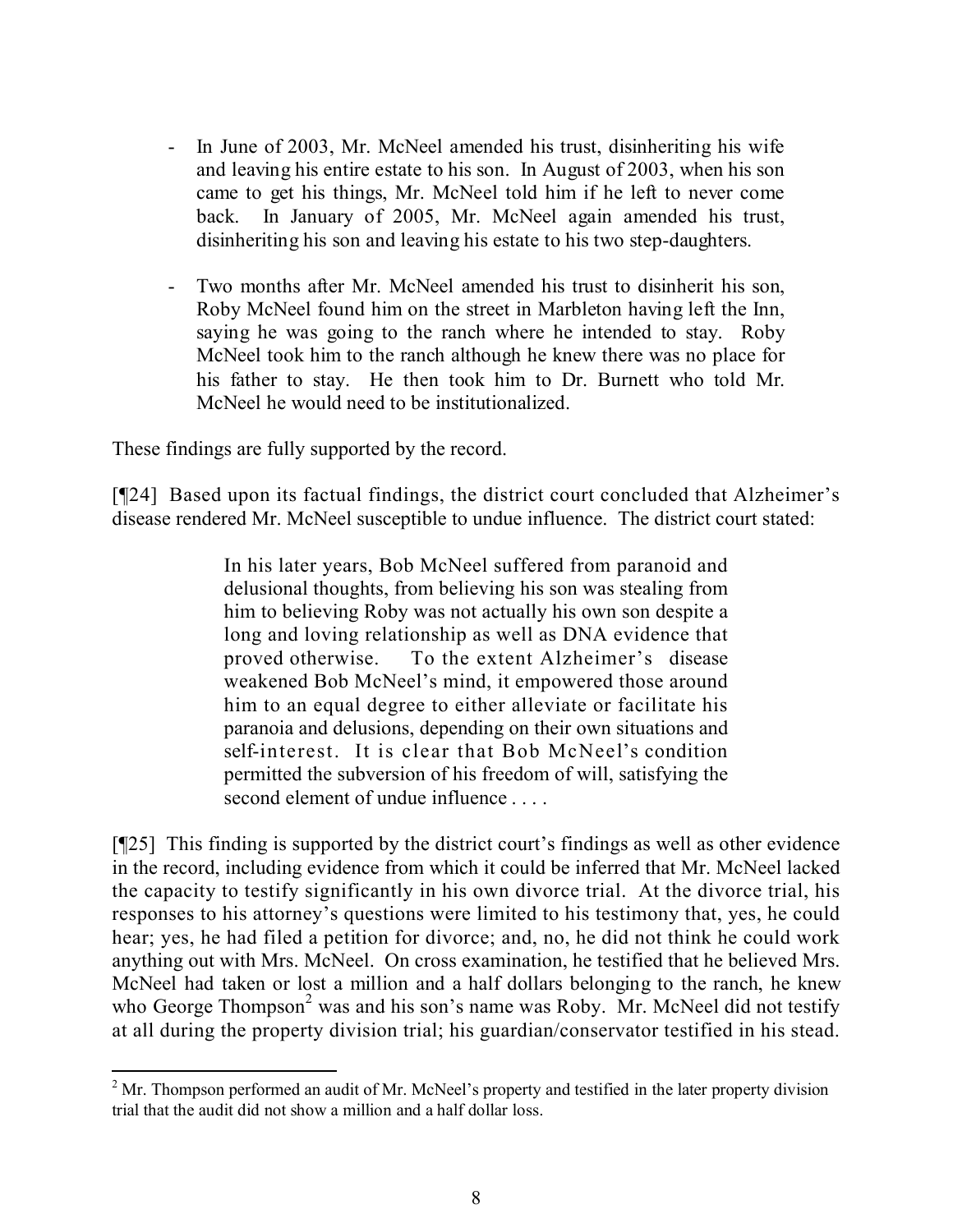During the undue influence trial, Mr. McNeel's divorce attorney testified he did not believe he had ever been involved in another divorce trial in which his client did not testify concerning his or her property. This evidence provides further support for the district court's finding that Mr. McNeel's condition left him susceptible to subversion of his will.

[¶26] The Kellys assert there was evidence from his attorneys and others that Mr. McNeel made his own decisions; knew Roby was his biological son; was fully aware of the value of his ranch; and was otherwise cognitively aware. There is no question that several witnesses who had dealings with Mr. McNeel in the 2003 to 2005 time frame believed he was mentally competent. However, several witnesses who had known Mr. McNeel for much longer testified that he was not himself during those years. Considering the testimony of those witnesses together with the medical evidence showing that Mr. McNeel suffered from Alzheimer's disease and his symptoms were progressively worsening, and giving due regard to the district court's opportunity to weigh witness credibility, we are not convinced the district court was mistaken in concluding Mr. McNeel's condition made him susceptible to influence.

[¶27] The district court also found that Roby McNeel clearly established there was activity on the Kellys' part, the third element required to prove undue influence. The district court found that after eighteen years with virtually no contact, Mrs. Kelly moved into her step-father's home when he was seventy-eight years old, already suffering from dementia, involved in a difficult divorce and asking for her help. The district court further found that after moving in with their step-father, Mrs. Kelly and her sister did little to make his son feel comfortable living in the home. To Roby, the district court found, it seemed the sisters were watching him and eaves-dropping on his conversations. These circumstances caused Roby to leave his father's home and stay with friends or his mother which in turn angered Mr. McNeel and turned him away from his son. At the same time, the Kellys were becoming more and more involved in Mr. McNeel's divorce and testamentary activities—personally contacting his attorneys to relay information not only about his testamentary wishes but also to complain almost daily about the activities of his wife and son, accompanying him to meetings with his attorneys, and appearing at the divorce proceedings.

[¶28] Undue influence is seldom susceptible of direct proof and may be established by proof of facts from which it may be fairly and reasonably inferred. *Brosius v. Gardner*, 683 P.2d 663, 667 (Wyo. 1984). The fact that a testamentary act is unnatural, unreasonable or unjust is a circumstance to be considered along with other evidence bearing on the question whether it is the result of undue influence. *Waters v. Holkan*, 629 P.2d 470, 472-73 (Wyo. 1981).

[¶29] In addition to the evidence described in the foregoing paragraphs, the district court found that prior to developing dementia Mr. McNeel doted on his son, taught him all that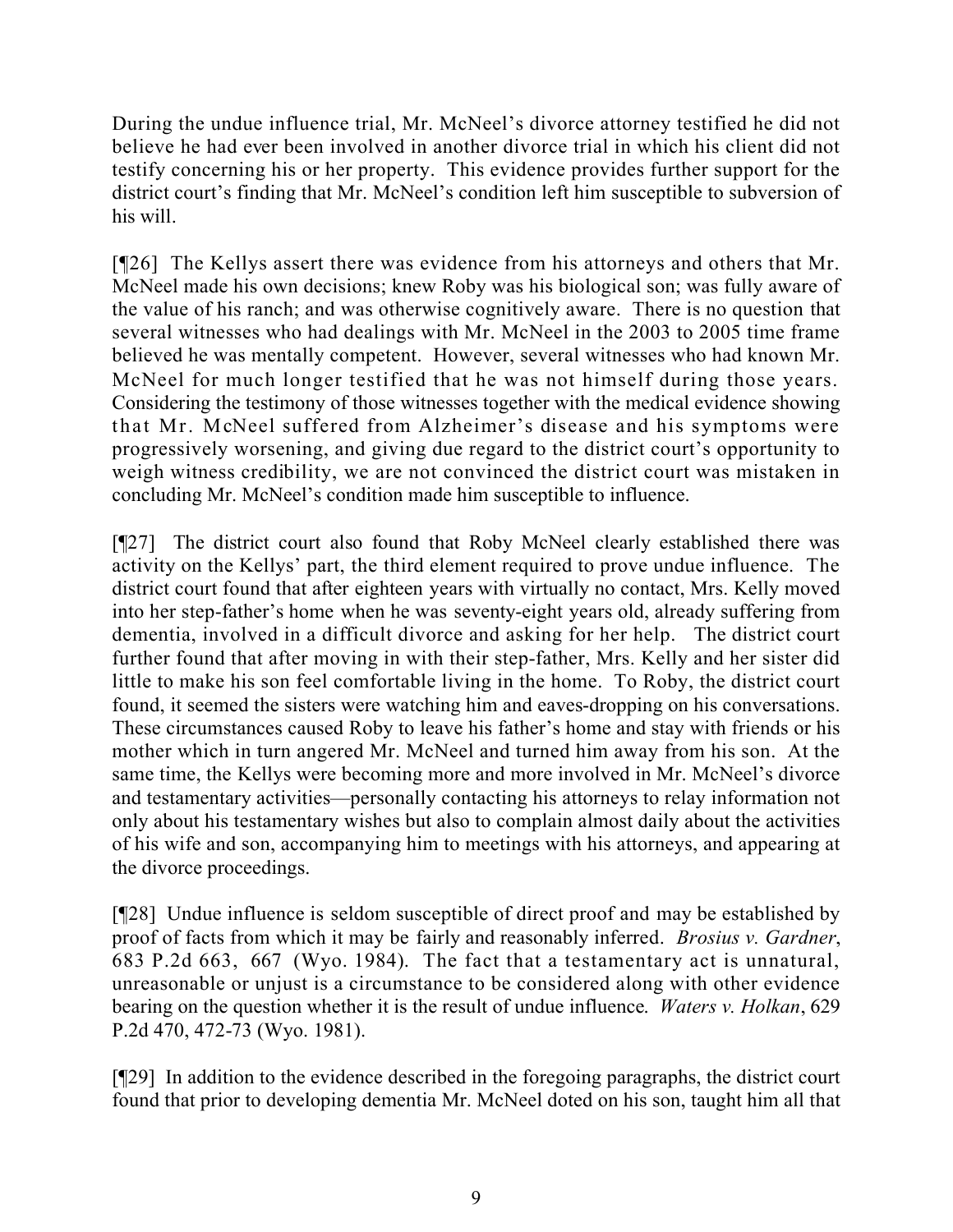he knew about ranching and intended for him to inherit the ranch. In fact, the estate plan in existence before Mr. Kelly took Mr. McNeel to meet his attorney on January 4, 2005, devised everything to his son. Given the evidence showing that Mr. McNeel and his son had been inseparable during Roby's childhood, a fair inference could be drawn that Mr. McNeel's act of disinheriting him after the Kellys moved in was an unnatural circumstance to be considered along with the other evidence.

[¶30] Of additional relevance to the issue of the Kellys' actions was evidence that Mrs. Kelly believed Mr. McNeel was having an affair with Paula while her mother, his wife, was dying of cancer. There was evidence Mrs. Kelly was "disgusted" by Mr. McNeel's relationship with Paula and thought he was "rotten." Mrs. Kelly admitted she attempted to prevent Mr. McNeel from marrying Paula by telling him that she was having affairs with other men. From this evidence it could be inferred that when Mrs. Kelly reappeared in her father's life after her long absence she was motivated to redress what she saw as his shameful treatment of her mother. It might also be inferred that Mrs. Kelly's statements to Mr. McNeel concerning Paula's infidelity created the seed for his delusion that Roby was not his son. From the entire record, we cannot conclude the district court's finding concerning element three of undue influence was clearly erroneous.

[¶31] Addressing the fourth element, the district court found:

- On January 25, 2005, Mr. McNeel signed the will and trust amendment disinheriting his son and leaving two-thirds of his estate to the Kellys.
- On September 30, 2005, after committing Mr. McNeel to the secured treatment facility in Utah, Mrs. Kelly signed a contract for the construction of a half a million dollar home on the ranch despite the availability of the house where Mrs. McNeel had lived toward the end of her marriage to Mr. McNeel.
- To finance the new home construction, Mrs. Kelly used \$230,000 from the McNeel trust account, took out a line of credit and obtained a mortgage against the ranch.
- When construction was completed, the Kellys lived in the new house. They did not pay rent and charged their living expenses plus travel and entertainment expenses to the trust account. Mr. Kelly received a salary between \$2,163.33 and \$2,553.21 per month, also paid out of the trust.
- The Robert L. McNeel trust is on the brink of foreclosure, needing to satisfy nearly \$1 million of debt with little to no revenue.

[¶32] Based upon these findings, the district court concluded: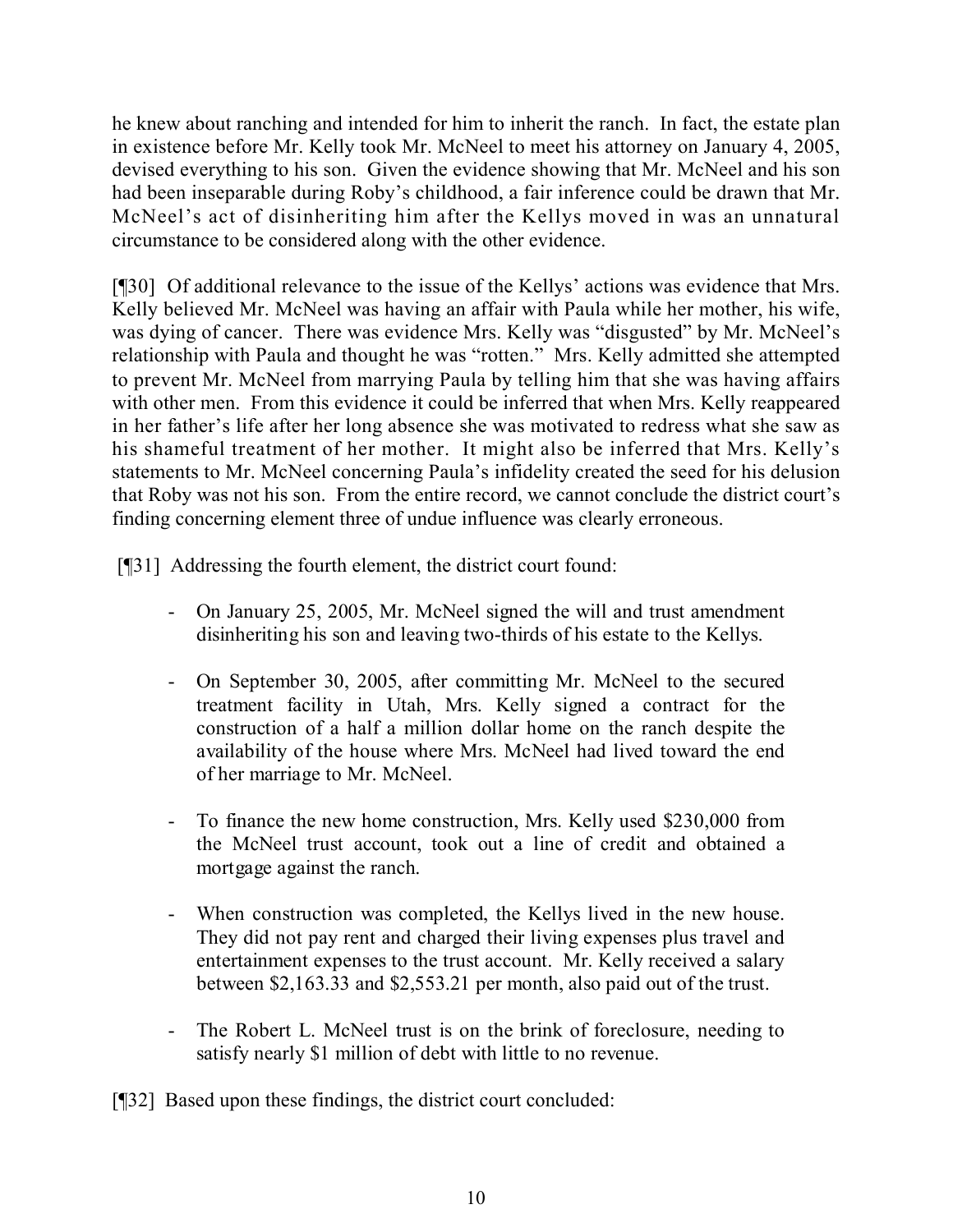Following the execution of the Trust Amendment and Will on January 25, 2005, the Kellys stood to inherit a multi-million dollar cattle ranch, with over 4,000 deeded acres in Western Wyoming, while less than a year and half earlier they had been estranged from Bob McNeel and had been specifically excluded from inheriting his estate. The Kellys also benefited in their role as trustees of Bob McNeel's trust, building a half million dollar home on his ranch with his funds and living there rent-free for the last five years, charging meals, travel and entertainment to the Trust account.

As with the other elements of undue influence, the record fully supports the district court's findings on the fourth element. Thus, its order invalidating the 2005 trust amendment and will was appropriate.

## *2. Removal of Mrs. Kelly as Guardian and Conservator*

[¶33] The Kellys contend there was no basis for removing Mrs. Kelly as guardian and conservator because she breached no legal duty as evidenced by the fact that the expenditures she made on behalf of Mr. McNeel and the trust were approved by the district court. Wyo. Stat. Ann. § 3-3-1101(a)(iv) (LexisNexis 2009) provides in relevant part:

> (a) A guardianship shall cease, and a conservatorship shall terminate, upon the occurrence of any of the following circumstances:

> . . . . (iv) A determination by the court that the guardian or conservator is not acting in the best interest of the ward. In such case, the court shall appoint another guardian or conservator[.]

[¶34] Pursuant to this statutory provision, the district court had the authority to remove Mrs. Kelly upon determining that she was not acting in Mr. McNeel's best interest. In its order removing Mrs. Kelly, the district court expressly found that she was not acting in his best interest. The court incorporated by reference the findings and conclusions contained in its order and judgment after trial of the undue influence claim. We have concluded those findings are not clearly erroneous. Neither the findings, nor the evidence supporting them, were known when the district court approved Mrs. Kelly's expenditures. Once they came to light in the context of the undue influence trial, the